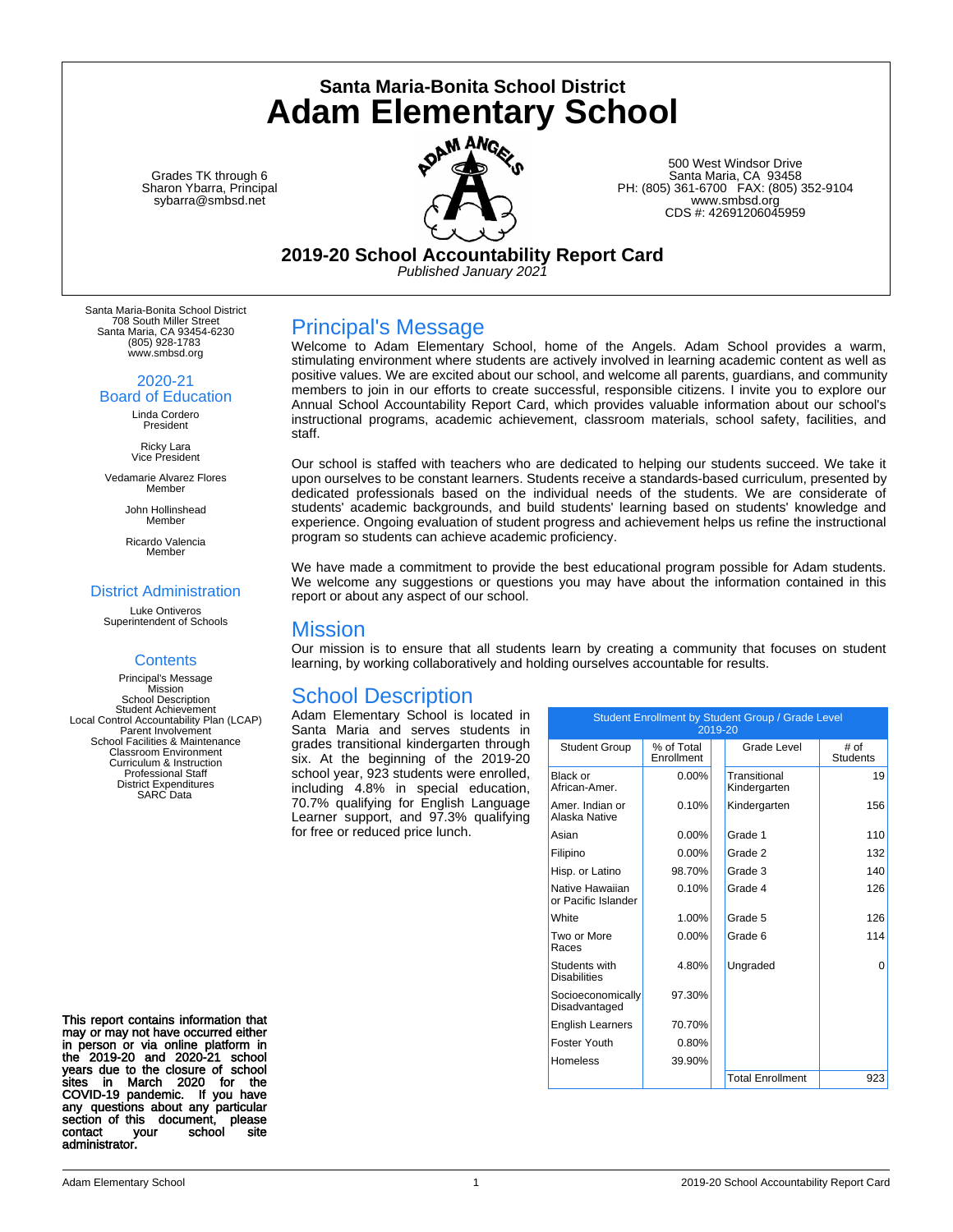# Student Achievement

### Physical Fitness

In the spring of each year, Adam Elementary School is required by the state to administer a physical fitness test to all students in grade five. The physical fitness test measures each student's ability to complete fitness tasks in six major areas. Students who either meet or exceed the standards in all six fitness areas are considered to be in the "healthy fitness zone." The chart reported in this document reports only the percentage in each category, not a cumulative total of the results for categories 4 of 6 and 5 of 6. Comparative district and state results can be found at the CDE's website.

| <b>Physical Fitness Test</b><br>Percentage of Students Meeting California Fitness Standards<br>2019-20 |                                                             |                  |                                 |  |
|--------------------------------------------------------------------------------------------------------|-------------------------------------------------------------|------------------|---------------------------------|--|
|                                                                                                        | Percentage of Students Meeting Standards                    |                  |                                 |  |
| Grade Level<br>Tested                                                                                  | Four of Six Fitness Five of Six Fitness<br><b>Standards</b> | <b>Standards</b> | Six of Six Fitness<br>Standards |  |
| Fifth                                                                                                  | N/A                                                         | N/A              | N/A                             |  |

*Note: Cells with N/A values do not require data as the 2019-2020 data are not available.*

*Note: Due to the COVID-19 pandemic, Executive Order N-56-20 was issued which waived the requirement to administer the physical fitness performance test for the 2019-2020 school year.*

### California Assessment of Student Performance and

### **Progress**

The California Assessment of Student Performance and Progress (CAASPP) System includes the Smarter Balanced Summative Assessments (SBAC) for students in the general education population, and the California Alternate Assessments (CAAs) for students with the most significant cognitive disabilities. Only eligible students may participate in the administration of the CAAs. CAAs items are aligned with alternative achievement standards, which are linked with the Common Core State Standards (CCSS). CAASPP results are a measure of how well students are mastering California's standards in English language arts/literacy (ELA) and mathematics, and are given to grades three through eight and grade eleven. SBAC tests assess student performance in ELA/Literacy and mathematics utilizing computer-adaptive tests and performance tasks, and CAAs test items are aligned with alternative achievement standards which are linked with the Common Core State Standards (CCSS).

The CAASPP results shown in this report include overall results comparing the school, district and state scores as well as the school's overall score in each applicable subgroup. Results are shown only for subgroups with ten students or more taking the exam. For those categories that are blank in the tables, no students met subgroup criteria. More information on CAASPP can be found on the California Department of Education's website www.cde.ca.gov/ta/tg/ca/.

| <b>CAASPP Test Results in ELA and Mathematics - All Students</b> |                                                                                                        |       |       |           |       |       |  |
|------------------------------------------------------------------|--------------------------------------------------------------------------------------------------------|-------|-------|-----------|-------|-------|--|
|                                                                  | Percent of Students Scoring at Proficient or<br>Advanced<br>(meeting or exceeding the state standards) |       |       |           |       |       |  |
|                                                                  | School<br><b>District</b><br>State                                                                     |       |       |           |       |       |  |
|                                                                  | 18-19                                                                                                  | 19-20 | 18-19 | $19 - 20$ | 18-19 | 19-20 |  |
| English-Language Arts/Literacy<br>(grades 3-8 and 11)            | 28.0                                                                                                   | N/A   | 34.0  | N/A       | 50.0  | N/A   |  |
| <b>Mathematics</b><br>(grades $3-8$ and $11$ )                   | N/A<br>270<br>N/A<br>N/A<br>26.0<br>39 O                                                               |       |       |           |       |       |  |

*Note: Cells with N/A values do not require data.*

*Note: The 2019-2020 data are not available. Due to the COVID-19*  pandemic, Executive Order N-30-20 was issued which waived the *requirement for statewide testing for the 2019-2020 school year.*

*Note: Percentages are not calculated when the number of students tested is ten or less, either because the number of students in this category is too small for statistical accuracy or to protect student privacy.*

*Note: ELA and mathematics test results include the Smarter Balanced Summative Assessment and the CAA. The "Percent Met or Exceeded" is calculated by taking the total number of students who met or exceeded the standard on the Smarter Balanced Summative Assessment plus the total number of students who met the standard (i.e., achieved Level 3-Alternate) on the CAAs divided by the total number of students who participated in both assessments.*

|                                                   | CAASPP Test Results in ELA by Student Group (2019-20) |          |          |                        |                                                                  |
|---------------------------------------------------|-------------------------------------------------------|----------|----------|------------------------|------------------------------------------------------------------|
| <b>Student Groups</b>                             | Total<br>Enrollment                                   | # Tested | % Tested | % Not<br><b>Tested</b> | % Meeting<br>or<br>Exceeding<br><b>State</b><br><b>Standards</b> |
| <b>All Students</b>                               | N/A                                                   | N/A      | N/A      | N/A                    | N/A                                                              |
| Male                                              | N/A                                                   | N/A      | N/A      | N/A                    | N/A                                                              |
| Female                                            | N/A                                                   | N/A      | N/A      | N/A                    | N/A                                                              |
| Black or<br>African-Amer.                         | N/A                                                   | N/A      | N/A      | N/A                    | N/A                                                              |
| Amer. Indian or<br>Alaska Native                  | N/A                                                   | N/A      | N/A      | N/A                    | N/A                                                              |
| Asian                                             | N/A                                                   | N/A      | N/A      | N/A                    | N/A                                                              |
| Filipino                                          | N/A                                                   | N/A      | N/A      | N/A                    | N/A                                                              |
| Hisp. or Latino                                   | N/A                                                   | N/A      | N/A      | N/A                    | N/A                                                              |
| Native Hawaiian or<br>Pacific Islander            | N/A                                                   | N/A      | N/A      | N/A                    | N/A                                                              |
| White                                             | N/A                                                   | N/A      | N/A      | N/A                    | N/A                                                              |
| Two or More Races                                 | N/A                                                   | N/A      | N/A      | N/A                    | N/A                                                              |
| <b>English Learners</b>                           | N/A                                                   | N/A      | N/A      | N/A                    | N/A                                                              |
| Socioeconomically<br>Disadvantaged                | N/A                                                   | N/A      | N/A      | N/A                    | N/A                                                              |
| Students with<br><b>Disabilities</b>              | N/A                                                   | N/A      | N/A      | N/A                    | N/A                                                              |
| <b>Students Receiving</b><br>Migrant Ed. Services | N/A                                                   | N/A      | N/A      | N/A                    | N/A                                                              |
| Foster Youth                                      | N/A                                                   | N/A      | N/A      | N/A                    | N/A                                                              |
| <b>Homeless</b>                                   | N/A                                                   | N/A      | N/A      | N/A                    | N/A                                                              |

| <b>CAASPP Test Results in Mathematics by Student Group (2019-20)</b> |                     |          |          |                        |                                                                  |
|----------------------------------------------------------------------|---------------------|----------|----------|------------------------|------------------------------------------------------------------|
| <b>Student Groups</b>                                                | Total<br>Enrollment | # Tested | % Tested | % Not<br><b>Tested</b> | % Meeting<br>or<br>Exceeding<br><b>State</b><br><b>Standards</b> |
| <b>All Students</b>                                                  | N/A                 | N/A      | N/A      | N/A                    | N/A                                                              |
| Male                                                                 | N/A                 | N/A      | N/A      | N/A                    | N/A                                                              |
| Female                                                               | N/A                 | N/A      | N/A      | N/A                    | N/A                                                              |
| Black or<br>African-Amer.                                            | N/A                 | N/A      | N/A      | N/A                    | N/A                                                              |
| Amer. Indian or<br>Alaska Native                                     | N/A                 | N/A      | N/A      | N/A                    | N/A                                                              |
| Asian                                                                | N/A                 | N/A      | N/A      | N/A                    | N/A                                                              |
| Filipino                                                             | N/A                 | N/A      | N/A      | N/A                    | N/A                                                              |
| Hisp. or Latino                                                      | N/A                 | N/A      | N/A      | N/A                    | N/A                                                              |
| Native Hawaiian or<br>Pacific Islander                               | N/A                 | N/A      | N/A      | N/A                    | N/A                                                              |
| <b>White</b>                                                         | N/A                 | N/A      | N/A      | N/A                    | N/A                                                              |
| Two or More Races                                                    | N/A                 | N/A      | N/A      | N/A                    | N/A                                                              |
| <b>English Learners</b>                                              | N/A                 | N/A      | N/A      | N/A                    | N/A                                                              |
| Socioeconomically<br>Disadvantaged                                   | N/A                 | N/A      | N/A      | N/A                    | N/A                                                              |
| Students with<br><b>Disabilities</b>                                 | N/A                 | N/A      | N/A      | N/A                    | N/A                                                              |
| <b>Students Receiving</b><br>Migrant Ed. Services                    | N/A                 | N/A      | N/A      | N/A                    | N/A                                                              |
| Foster Youth                                                         | N/A                 | N/A      | N/A      | N/A                    | N/A                                                              |
| Homeless                                                             | N/A                 | N/A      | N/A      | N/A                    | N/A                                                              |

*Note: Cells with N/A values do not require data.*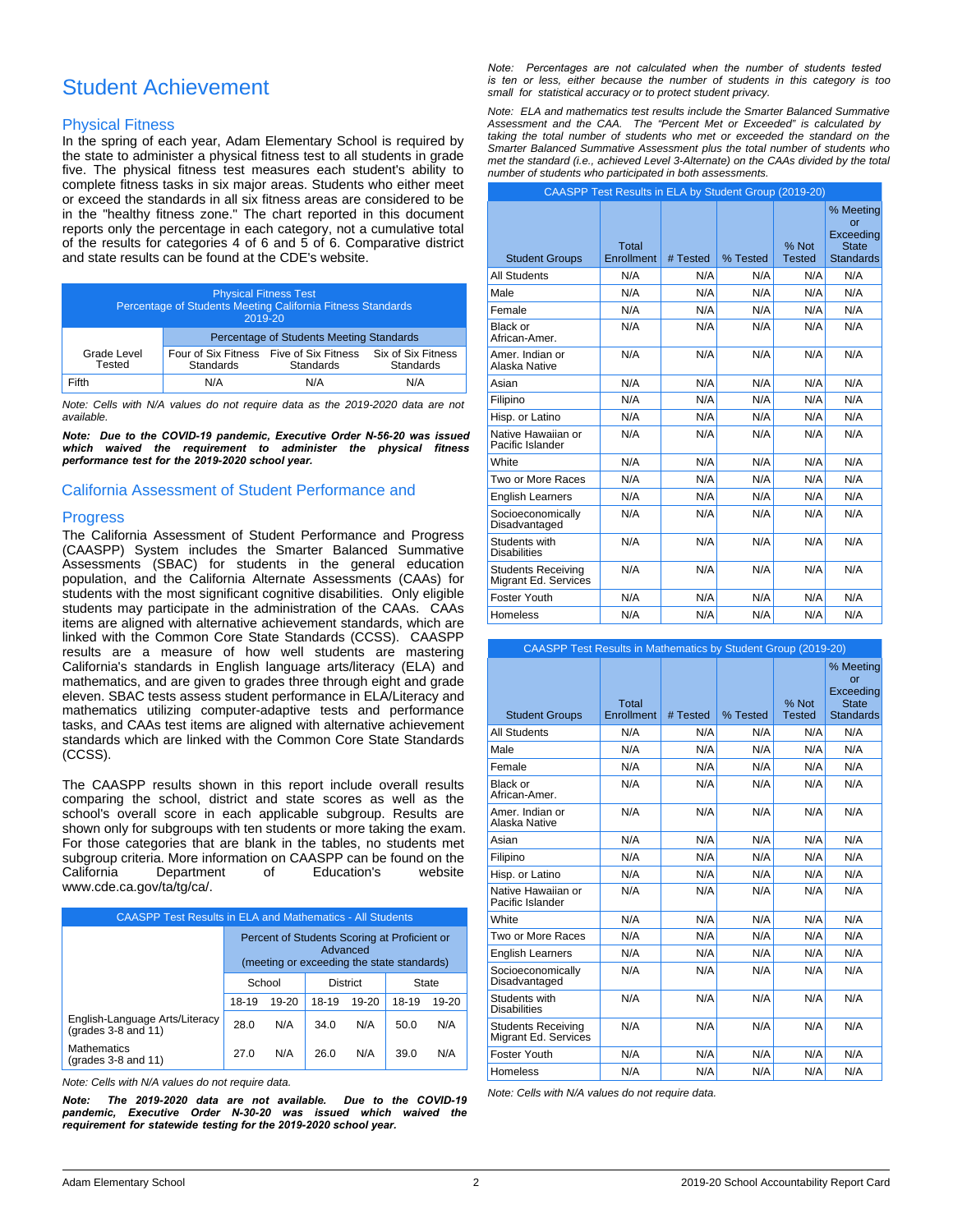*Note: The 2019-2020 data are not available. Due to the COVID-19 pandemic, Executive Order N-30-20 was issued which waived the requirement for statewide testing for the 2019-2020 school year.*

| <b>CAASPP Test Results in Science for All Students</b> |                                                                                                     |     |     |     |       |       |
|--------------------------------------------------------|-----------------------------------------------------------------------------------------------------|-----|-----|-----|-------|-------|
|                                                        | Percent of Students Scoring at Proficient or Advanced<br>(meeting or exceeding the state standards) |     |     |     |       |       |
|                                                        | <b>District</b><br>School<br>State                                                                  |     |     |     |       |       |
|                                                        | 18-19<br>19-20<br>18-19<br>$19-20$                                                                  |     |     |     | 18-19 | 19-20 |
| Science<br>$\left($ grades 5, 8,<br>and $10$ )         | N/A                                                                                                 | N/A | N/A | N/A | N/A   | N/A   |

*Note: Cells with N/A values do not require data.*

*Note: The 2019-2020 data are not available. Due to the COVID-19*  pandemic, Executive Order N-30-20 was issued which waived the *requirement for statewide testing for the 2019-2020 school year.*

*Note: The new California Science Test (CAST) was first administered operationally in the 2018-2019 school year.*

| CAASPP Test Results in Science by Student Group (2019-20) |                     |          |          |                        |                                                                  |
|-----------------------------------------------------------|---------------------|----------|----------|------------------------|------------------------------------------------------------------|
| <b>Student Groups</b>                                     | Total<br>Enrollment | # Tested | % Tested | % Not<br><b>Tested</b> | % Meeting<br>or<br>Exceeding<br><b>State</b><br><b>Standards</b> |
| <b>All Students</b>                                       | N/A                 | N/A      | N/A      | N/A                    | N/A                                                              |
| Male                                                      | N/A                 | N/A      | N/A      | N/A                    | N/A                                                              |
| Female                                                    | N/A                 | N/A      | N/A      | N/A                    | N/A                                                              |
| Black or<br>African-Amer.                                 | N/A                 | N/A      | N/A      | N/A                    | N/A                                                              |
| Amer, Indian or<br>Alaska Native                          | N/A                 | N/A      | N/A      | N/A                    | N/A                                                              |
| Asian                                                     | N/A                 | N/A      | N/A      | N/A                    | N/A                                                              |
| Filipino                                                  | N/A                 | N/A      | N/A      | N/A                    | N/A                                                              |
| Hisp. or Latino                                           | N/A                 | N/A      | N/A      | N/A                    | N/A                                                              |
| Native Hawaiian or<br>Pacific Islander                    | N/A                 | N/A      | N/A      | N/A                    | N/A                                                              |
| White                                                     | N/A                 | N/A      | N/A      | N/A                    | N/A                                                              |
| Two or More Races                                         | N/A                 | N/A      | N/A      | N/A                    | N/A                                                              |
| <b>English Learners</b>                                   | N/A                 | N/A      | N/A      | N/A                    | N/A                                                              |
| Socioeconomically<br>Disadvantaged                        | N/A                 | N/A      | N/A      | N/A                    | N/A                                                              |
| Students with<br><b>Disabilities</b>                      | N/A                 | N/A      | N/A      | N/A                    | N/A                                                              |
| <b>Students Receiving</b><br>Migrant Ed. Services         | N/A                 | N/A      | N/A      | N/A                    | N/A                                                              |
| Foster Youth                                              | N/A                 | N/A      | N/A      | N/A                    | N/A                                                              |
| Homeless                                                  | N/A                 | N/A      | N/A      | N/A                    | N/A                                                              |

*Note: Cells with N/A values do not require data.*

*Note: The 2019-2020 data are not available. Due to the COVID-19 pandemic, Executive Order N-30-20 was issued which waived the requirement for statewide testing for the 2019-2020 school year.*

# Local Control Accountability Plan (LCAP)

As part of the Local Control Funding Formula, school districts are required to develop, adopt, and annually update a three-year Local Control and Accountability Plan (LCAP).

The SARC provides the following information relevant to the State priority: Basic (Priority 1)

- Degree to which teachers are appropriately assigned and fully credentialed in the subject area and for the pupils they are teaching;
- School facilities are maintained in good repair

The SARC provides the following information relevant to the State priority: Pupil Achievement (Priority 4)

• Statewide assessments (i.e., California Assessment of Student Performance and Progress (CAASPP) System, which includes the Smarter Balanced Summative Assessments for students in the general education population and the California Alternate Assessments (CAAs) for English language arts/literacy (ELA) and mathematics given in grades three through eight and grade eleven. Only eligible students may participate in the administration of the CAAs. CAAs items are aligned with alternative achievement standards, which are linked with the Common Core State Standards (CCSS) for students with the most significant cognitive disabilities)

The SARC provides the following information relevant to the State priority: Other Pupil Outcomes (Priority 8)

• Pupil outcomes in the subject area of physical education

The SARC provides the following information relevant to the State priority: Parental Involvement (Priority 3)

• Efforts the school district makes to seek parent input in making decisions for the school district and each school site

The SARC provides the following information relevant to the State priority: School Climate (Priority 6)

- Pupil suspension rates;
- Pupil expulsion rates; and
- Other local measures on the sense of safety

The most recent Santa Maria-Bonita School District Local Control Accountability Plan (LCAP) can be located on the district's website at http://www.smbsd.org/LCAP.

### Parent Involvement

Parents are encouraged to get involved in their child's learning environment either by volunteering in the classroom, participating in a decision-making group, or attending school events.

Parents stay informed on upcoming events and school activities through flyers, parent conferences, the school marquee, and Parent Square (automated message delivery system and classroom/school level posts in English & Spanish). Contact Principal Sharon Ybarra at (805) 361-6700 for more information on how to become involved in your child's learning environment.

### **Opportunities to Volunteer**

Chaperone Field Trips Classroom Helper

#### **Committees**

English Learner Advisory Council District Advisory Council District English Learner Advisory Council Parent Teacher Club School Site Council

#### **School Activities**

Back to School Night Family Fun Nights Garden Club Healthy Start Parenting Classes Jog-A-Thon Open House Parent Education Events Parent Teacher Conferences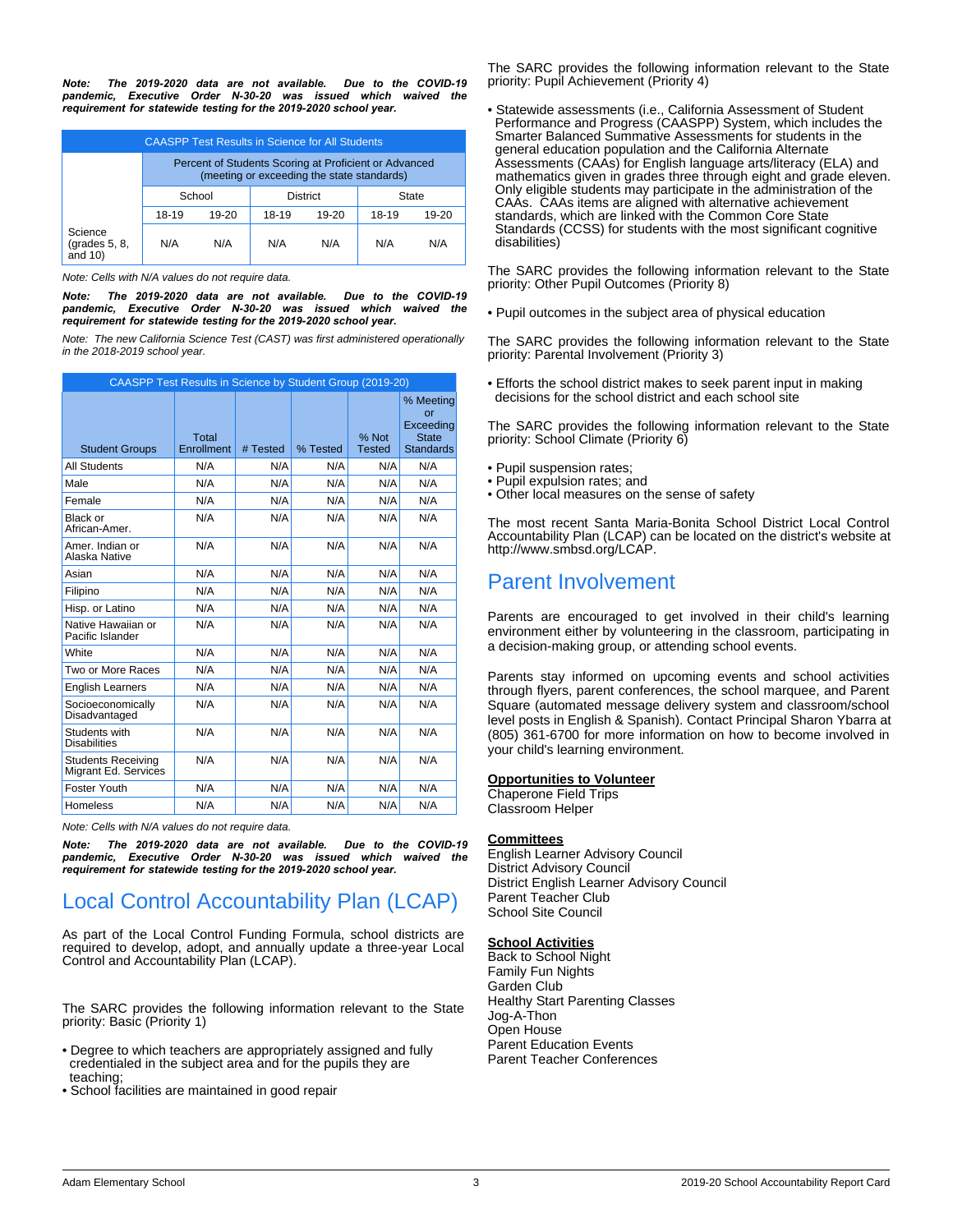# School Facilities & Maintenance

The district takes great efforts to ensure that all schools are clean, safe, and functional through proper facilities maintenance and campus supervision. Adam Elementary School's original facilities were built in 1967; ongoing maintenance and campus improvements ensure facilities remain up to date and provide adequate space for students and staff. District maintenance and site custodial staff ensure that the repairs necessary to keep the school in good condition are completed in a timely manner. A work order process is used by school and district staff to communicate non-routine maintenance requests. Emergency repairs are given the highest priority. In the last 12 months, the following improvements have been completed:

- Field renovation
- LED lighting upgrades to interior and exterior of campus

2020-21 Planned/in Progress Campus Repairs/Improvements:

- Update school garden
- Installation of a new track

Every morning before school begins, the custodian inspects facilities for safety hazards or other conditions that need attention prior to students and staff entering school grounds. One day custodian and three evening custodians are assigned to Adam Elementary School. The day custodian is responsible for:

- Classroom cleaning
- Cafeteria setup/cleanup
- Groundskeeping
- Office area cleaning

Restrooms are checked throughout the day for cleanliness and subsequently cleaned as needed. The evening custodians are responsible for:

- Classroom cleaning
- Office area cleaning
- Restroom cleaning

The principal communicates with custodial staff daily concerning maintenance and school safety issues.

| <b>Campus Description</b>   |          |
|-----------------------------|----------|
| Year Built                  | 1967     |
| Acreage                     | 11.19    |
| Square Footage              |          |
|                             | Quantity |
| <b>Permanent Classrooms</b> | 27       |
| Portable Classrooms         |          |
| Restrooms (sets)            | 4        |
| Cafeteria                   |          |
| Computer Lab                |          |
| <b>Head Start Preschool</b> |          |
| Library                     |          |
| State Preschool             |          |

#### Facilities Inspection

The district's maintenance department inspects Adam Elementary School on an annual basis in accordance with Education Code §17592.72(c)(1). Adam Elementary School uses a school site inspection survey to identify unsafe or hazardous conditions and facility improvement needs. The most recent school inspection took place on Wednesday, January 06, 2021. Deficiencies noted in the school inspection survey were corrected immediately by the district's maintenance department. During fiscal year 2020-21, all restrooms were fully functional and available for student use at the time of the inspection.

| <b>School Facility Good Repair Status</b><br>Most Recent Inspection: Wednesday, January 06, 2021 |                      |      |      |  |  |  |
|--------------------------------------------------------------------------------------------------|----------------------|------|------|--|--|--|
| Item Inspected                                                                                   | <b>Repair Status</b> |      |      |  |  |  |
|                                                                                                  | Good                 | Fair | Poor |  |  |  |
| A. Systems                                                                                       |                      |      |      |  |  |  |
| <b>B.</b> Interior                                                                               |                      |      |      |  |  |  |
| C. Cleanliness                                                                                   |                      |      |      |  |  |  |
| D. Electrical                                                                                    |                      |      |      |  |  |  |
| E. Restrooms / Fountains                                                                         |                      |      |      |  |  |  |
| F. Safety                                                                                        |                      |      |      |  |  |  |
| G. Structural                                                                                    |                      |      |      |  |  |  |
| H. External                                                                                      |                      |      |      |  |  |  |

| Repair Needed and Action Taken or Planned |                                                        |  |  |  |  |
|-------------------------------------------|--------------------------------------------------------|--|--|--|--|
| <b>Section Number</b>                     | Comment                                                |  |  |  |  |
| (D)                                       | RM 26 - Outlets are not working at sink area           |  |  |  |  |
| (F)                                       | RR - Paint is chipping on railing at drinking fountain |  |  |  |  |
|                                           | RM 31 - Paint is chipping on walkway                   |  |  |  |  |
|                                           | Playground - Paint is chipping and rusted on equipment |  |  |  |  |
| (G)                                       | P5 - Gutter is leaking onto ramp                       |  |  |  |  |
|                                           | P54 - Gutter is rusted with holes                      |  |  |  |  |
| (H)                                       | RM 6 - Trip hazard on asphalt walkway                  |  |  |  |  |
|                                           | RM 43 - Door stop is broken                            |  |  |  |  |

| Overall Summary of School Facility Good Repair Status |      |      |      |  |  |
|-------------------------------------------------------|------|------|------|--|--|
| Exemplary                                             | Good | Fair | Poor |  |  |
|                                                       |      |      |      |  |  |

#### *Rating Description*

*Exemplary: The school meets most or all standards of good repair. Deficiencies noted, if any, are not signifcant and/or impact a very small area of the school.*

#### Campus Supervision

School administration and staff place a high priority on providing adequate adult supervision on campus before, during, and after school. As students arrive on campus each morning, administrators, teachers, and staff members are strategically assigned to designated entrance areas and the playground. During recess, administrators and recess supervisors supervise playground activity. Administrators and recess supervisors monitor lunch time activity in the cafeteria and on the playground. At the end of the day when students are dismissed, administrators, teachers, and staff members monitor student behavior to ensure a safe and orderly departure.

Adam Elementary School is a closed campus. During school hours, all visitors must sign in at the school's office and wear identification badges while on school grounds.

### School Site Safety Plan

The Comprehensive School Site Safety Plan was developed for Adam Elementary School in collaboration with local agencies and the district office to fulfill Senate Bill 187 requirements. Components of this plan include child abuse reporting procedures, teacher notification of dangerous pupil procedures, disaster response procedures, procedures for safe arrival and departure from school, sexual harassment policy, and dress code policy. The school's most recent school safety plan was reviewed and updated by school staff in March 2020. Staff responsibilities and safety plan updates were discussed with staff in August 2020.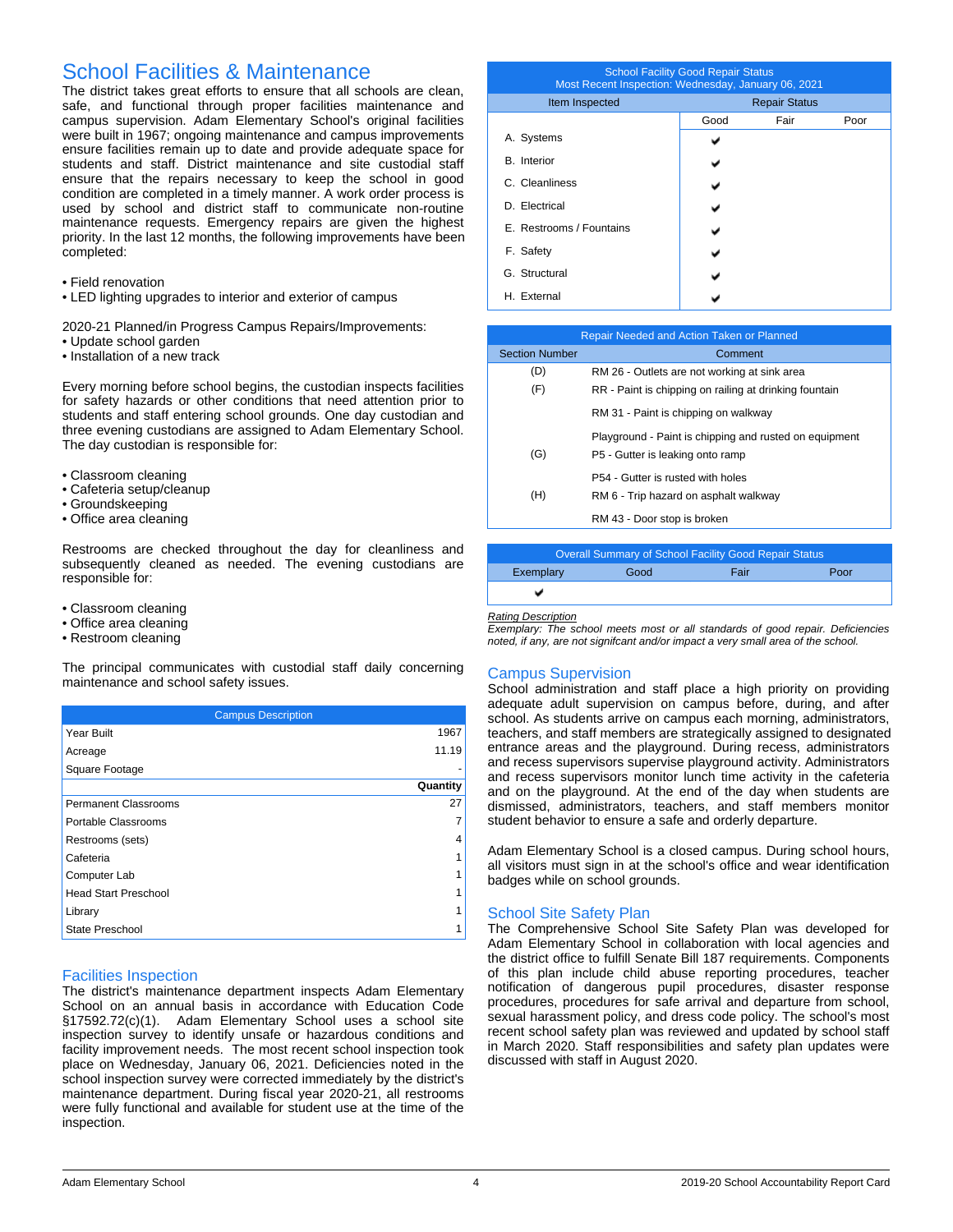# Classroom Environment

### Discipline & Climate for Learning

Adam Elementary School's discipline practices and behavior management strategies comply with approved board policies and are designed to create effective learning environments and minimize classroom disruptions. Progressive discipline is employed in the classroom for those students experiencing difficulty following school rules, and proactive measures are utilized for those demonstrating positive behavior. Disciplinary intervention is managed by school administrators in a fair, firm, and consistent manner based upon the nature of each situation.

| <b>Suspensions &amp; Expulsions</b> |           |                 |       |  |  |  |
|-------------------------------------|-----------|-----------------|-------|--|--|--|
|                                     | $17 - 18$ | 18-19           | 19-20 |  |  |  |
|                                     |           | School          |       |  |  |  |
| % Students Suspended                | 2.2       | 2.1             | 0.6   |  |  |  |
| % Students Expelled                 | 0.0       | 0.0             | 0.0   |  |  |  |
|                                     |           | <b>District</b> |       |  |  |  |
| % Students Suspended                | 3.4       | 3.2             | 2.2   |  |  |  |
| % Students Expelled                 | 0.0       | 0.0             | 0.0   |  |  |  |
|                                     |           | <b>State</b>    |       |  |  |  |
| % Students Suspended                | 3.5       | 3.5             | 2.5   |  |  |  |
| % Students Expelled                 | 0.1       | 0.1             | 0.1   |  |  |  |

*Note: The 2019-2020 suspensions and expulsions rate data are not comparable to prior year data because the 2019-2020 school year is a partial school year due to the COVID-19 crisis. As such, it would be inappropriate to make any comparisons in rates of suspensions and expulsions in the 2019-2020 school year compared to prior years.*

### Class Size

The Class Size Distribution table in this report illustrates the distribution of class sizes by grade level, the average class size, and the number of classes that contain 1-20 students, 21-32 students, and 33 or more students. Calculations exclude classrooms of 50 or more students.

| Average Class Size and Class Size Distribution |               |                          |                          |       |
|------------------------------------------------|---------------|--------------------------|--------------------------|-------|
|                                                | 2017-18       |                          |                          |       |
|                                                | Avg.<br>Class |                          |                          |       |
|                                                |               |                          | <b>Number of Classes</b> |       |
| Grade                                          | <b>Size</b>   | $1 - 20$                 | $21 - 32$                | $33+$ |
| K                                              | 25.3          | 1                        | 5                        |       |
| $\mathbf{1}$                                   | 29.0          |                          | 5                        |       |
| $\overline{2}$                                 | 28.2          |                          | 5                        |       |
| 3                                              | 28.0          |                          | 5                        |       |
| 4                                              | 31.8          |                          | 4                        |       |
| 5                                              | 28.3          |                          | 4                        |       |
| 6                                              | 35.8          |                          |                          | 4     |
| Other**                                        | 20.0          | $\overline{2}$           |                          |       |
|                                                |               |                          | 2018-19                  |       |
|                                                | Avg.<br>Class | <b>Number of Classes</b> |                          |       |
| Grade                                          | <b>Size</b>   | $1 - 20$                 | $21 - 32$                | $33+$ |
| K                                              | 19.8          | 4                        | $\overline{2}$           |       |
| $\mathbf{1}$                                   | 28.4          |                          | 5                        |       |
| $\overline{2}$                                 | 28.6          |                          | 5                        |       |
| 3                                              | 27.2          |                          | 5                        |       |
| 4                                              | 34.3          |                          |                          | 4     |
| 5                                              | 30.5          |                          | 4                        |       |
| 6                                              | 30.8          |                          | 4                        |       |
| Other**                                        | 17.0          | $\overline{2}$           |                          |       |
|                                                |               |                          | 2019-20                  |       |
|                                                | Avg.          |                          |                          |       |
|                                                | Class         | <b>Number of Classes</b> |                          |       |
| Grade                                          | <b>Size</b>   | $1 - 20$                 | $21 - 32$                | $33+$ |
| Κ                                              | 29.1          |                          | 6                        |       |
| $\mathbf{1}$                                   | 25.5          |                          | 4                        |       |
| $\overline{2}$                                 | 25.6          |                          | 5                        |       |
| 3                                              | 27.0          |                          | 5                        |       |
| 4                                              | 31.5          |                          | 4                        |       |
| 5                                              | 31.5          |                          | 4                        |       |
| 6                                              | 28.5          |                          | 4                        |       |
| Other**                                        | 8.5           | $\overline{2}$           |                          |       |

*\*Number of classes indicates how many classes fall into each size category (a range of total students per class).*

*\*\*"Other" category is for multi-grade level classes.*

### Curriculum & Instruction

### Staff Development

All training and curriculum development activities at Adam Elementary School revolve around the California State Content Standards and Frameworks. During the 2019-20 school year, Adam Elementary School held staff development training devoted to:

- Distance Learning Platforms
- Guided Reading Lesson Planning
- Science Adoption
- Achieve 3000 Training
- Formative Assessments

Decisions concerning selection of staff development activities are performed by all staff using tools such as teacher input and data analysis to determine the areas in which additional teacher training may enhance classroom instruction and increase student achievement levels. Adam Elementary School supports ongoing professional growth throughout the year on early release days. Teachers meet in grade level teams to conduct data analysis to identify areas of need. Teaching staff are provided the opportunity to participate in district-sponsored staff development workshops or training session as 1) a supplement to site-based staff development, 2) for reinforcement of or follow-up on previous training, or 3) follow-up training for newly implemented programs/curricula.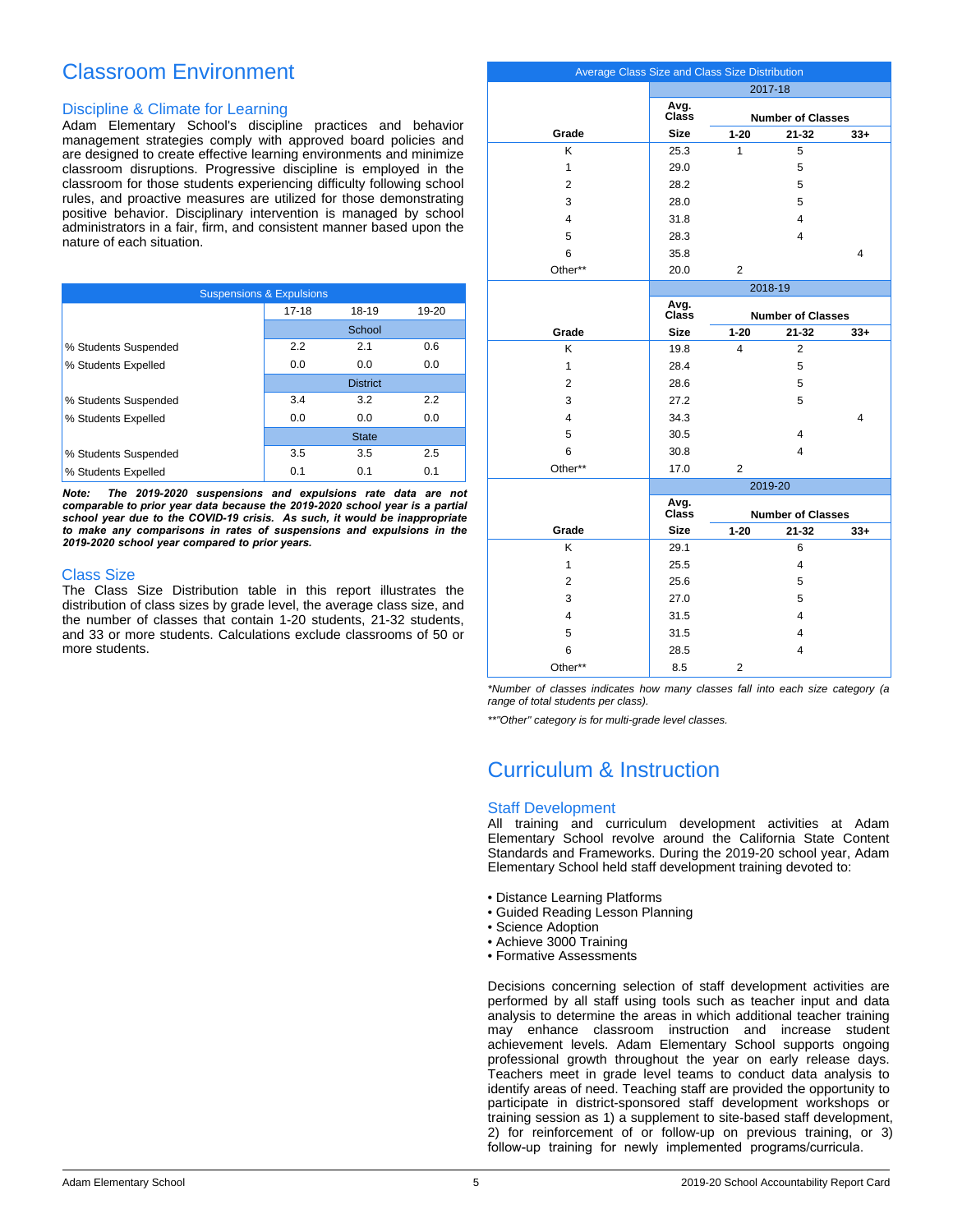During the 2018-19, 2019-20, and 2020-21 school years, Adam Elementary School's teachers had the opportunity to attend the following events hosted by the Santa Maria-Bonita School District:

2018-19 Training Topics:

- Benchmark Advance
- English Language Learners
- Guided Reading
- History/Social Studies
- Mathematics
- Next Generation Science Standards (NGSS)
- Technology Training

2019-20 Training Topics:

- ASI: StudySync ELD
- Best Practices in Co-Teaching
- California History-Social Science myWorld Interactive
- Conscious Classroom Management
- CPM Training
- Daily 5
- Guided Reading Lesson Planning
- Professional Learning Communities
- Science Pilotees
- Technology Training
- Unassisted Writing

2020-21 Training Topics:

- Distance Learning Playbook Parts 1 & 2
- Curriculum Pacing Guides using Achieve the Core Priority Standards (Benchmark, StudySync, GoMath, CPM, myWorld, Twig, Amplify)
- Google Suite Training
- Key Information, Videos, Strategies for all Core and Supplemental Curriculum, and Technology Integration Tools

Adam Elementary School offers support to new and veteran teachers through peer coaching and mentoring. Instructional aides are provided targeted training focused on teaching strategies and curriculum content. Substitute teachers are invited to participate in designated staff development activities. All staff are encouraged to attend professional workshops and conferences. Classified support staff receive job-related training from department supervisors and district representatives.

| Number of School Days Dedicated to Staff Development and Continuous<br>Improvement |         |         |  |  |
|------------------------------------------------------------------------------------|---------|---------|--|--|
| 2018-19                                                                            | 2019-20 | 2020-21 |  |  |
|                                                                                    |         |         |  |  |

### Instructional Materials

All textbooks used in the core curriculum at Adam Elementary School are aligned to the California Content Standards and Frameworks. Instructional materials are selected from the state's most recent list of standards-based materials and adopted by the State Board of Education. The district follows the State Board of Education's eight-year adoption cycle for core content materials (English/language arts, math, science, and social science).

On Wednesday, October 14, 2020, the Santa Maria-Bonita School District's Board of Education held a public hearing to certify the extent to which textbooks and instructional materials have been provided to students. The Board of Education adopted Resolution 20-05 which certifies as required by Education Code §60119 (1) that textbooks and instructional materials were provided to all students, including English learners, in the district to the extent that each pupil has a textbook or instructional materials, or both, to use in class and to take home, and (2) sufficient textbooks and instructional materials were provided to each student, including English learners, that are aligned to the academic content standards and consistent with the cycles and content of the curriculum frameworks in math, science, history-social science, and English/language arts.

In addition to core subject areas, districts are required to disclose in their SARCs the sufficiency of instructional materials used for their visual/performing arts curricula. During the 2020-21 school year, Santa Maria-Bonita School District provided each student, including English learners, enrolled in a visual/performing arts class with a textbook or instructional materials to use in class and to take home. These materials complied with the state's content standards and curriculum frameworks.

| <b>Textbooks</b>              |                                        |                                           |  |  |  |
|-------------------------------|----------------------------------------|-------------------------------------------|--|--|--|
|                               | Adoption Year Publisher & Series       | <b>Pupils Lacking</b><br><b>Textbooks</b> |  |  |  |
| <b>English Language Arts</b>  |                                        |                                           |  |  |  |
| 2017                          | Benchmark Education, Benchmark Advance | $0\%$                                     |  |  |  |
| <b>History-Social Science</b> |                                        |                                           |  |  |  |
| 2019                          | Pearson/Savvas, California: My World   | $0\%$                                     |  |  |  |
| <b>Mathematics</b>            |                                        |                                           |  |  |  |
| 2015                          | Houghton Mifflin Harcourt, Go Math!    | $0\%$                                     |  |  |  |
| 2015                          | McGraw Hill, My Math                   | $0\%$                                     |  |  |  |
| <b>Science</b>                |                                        |                                           |  |  |  |
| 2020                          | Twig Science, California Science       | $0\%$                                     |  |  |  |

### Specialized Instruction

All curriculum and instruction are being aligned to the California State Standards approved by the State Board of Education. The instructional program is structured so that all students receive instruction appropriate to their learning level. Teachers use a variety of research-based instructional strategies and techniques using state-approved instructional materials to ensure academic success.

Students with special gifts and talents need more challenging curriculum and instruction. The Gifted and Talented Education (GATE) program is offered to students in grades 3 through 6 who have been identified as academically gifted through district-administered assessments. Students receive differentiated instruction from the classroom teacher. Instruction is provided by teachers who are GATE Certified.

For students whose primary language is not English and who have limited English proficiency, Adam Elementary School offers programs to help them acquire English as quickly as possible and prepare them to meet the state's academic content standards. English learners are clustered in the classroom by language fluency level to receive differentiated instruction from the classroom teacher. Instruction focuses on reinforcement of class lessons, reading intervention, and targeted support in areas of need. All students receive English Language Development instruction as a supplement to their regular language arts instruction. ELD instruction is provided in the classroom by the teacher with targeted bilingual aide support. Adam Elementary School's teachers utilize Benchmark for grades K-5 and Study Sync for grade 6, both state-approved textbook adoptions. Adam Elementary School monitors progress of English Learners on a regular basis and adjusts instruction to meet the current individual learning levels. English learners are assessed annually using the ELPAC exam (English Language Proficiency Assessment for California); results are used to evaluate student progress, intervention programs, and teaching strategies.

Adam Elementary School's special education program is staffed by two Special Day Class Teachers and one Resource Specialist Program Teacher. Instruction is provided in the least restrictive environment and based on each student's Individual Education Plan (IEP). Students have access to a comprehensive curriculum and are mainstreamed into the general education classes, supported with co-teaching classes, with small group and individualized instruction in the resource room. The IEP team meets annually to establish goals and objectives, define academic instruction, evaluate the effectiveness of the student's plan, and make instructional adjustments as necessary. Adam Elementary School takes advantage of the district's participation in the Santa Barbara Special Education Local Plan Area, which provides a pool of professional resources and expertise in the field of special education.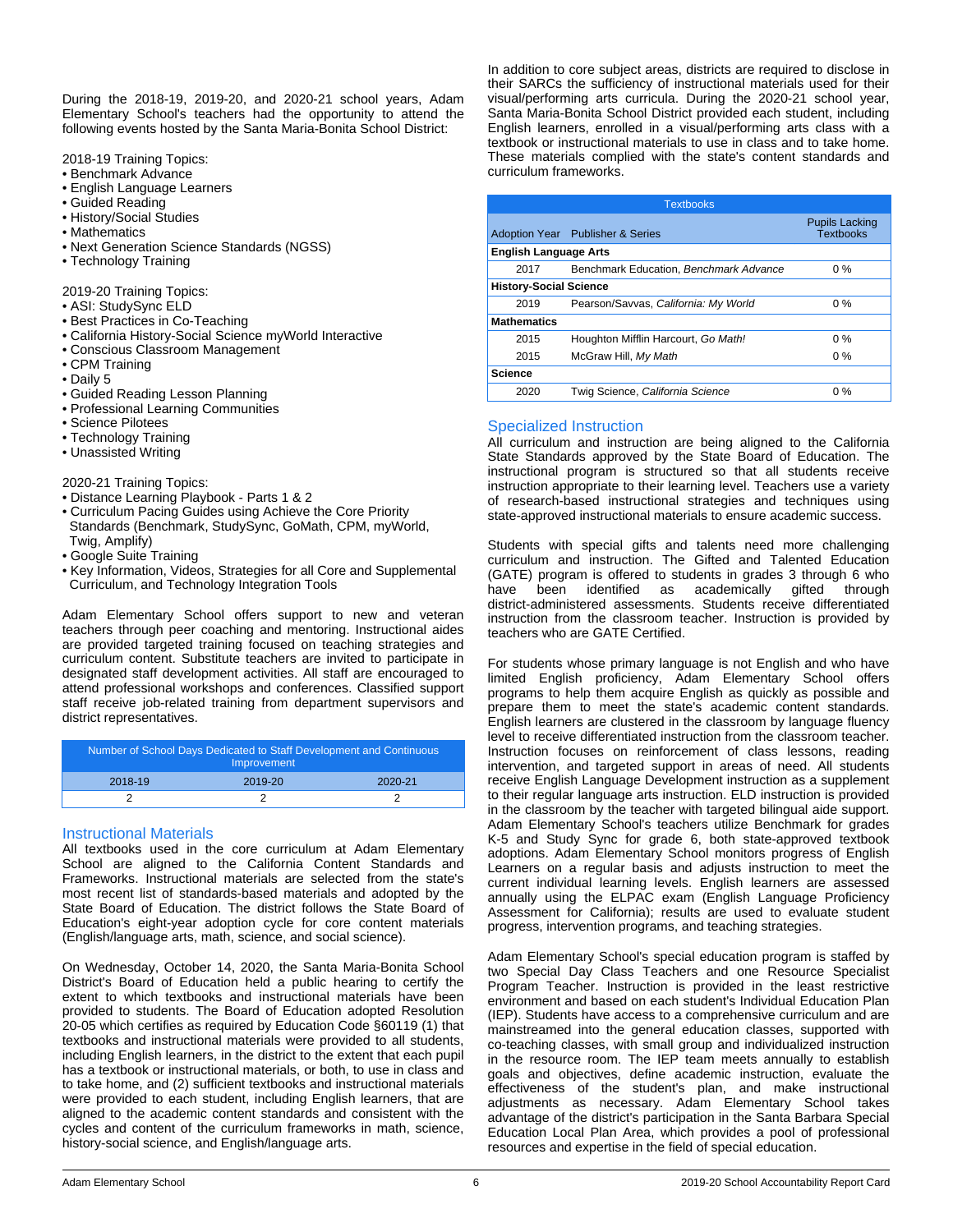Adam Elementary School provides a variety of intervention and remediation programs to support students' efforts to achieve academic success and reach grade level expectations. Using CAASPP test results, district benchmark assessments, end-of-unit exams, and other summative assessments, teachers and administrators can identify students who are struggling or performing below state proficiency grade level standards. For those students who need extra help in any subject area, a Student Study Team pulls together school and family resources to identify and develop strategies to help students improve academic and/or behavioral performance. Intervention strategies include:

- Extended Day Programs
- ASES (After School Education & Safety)
- Reading Intervention Program
- Homework Club
- Tutoring
- Migrant Extended Day Program
- Tier II Response to Intervention Instruction
- Tutor.com (online tutoring program)

Supplementary instructional materials are purchased as needed to support intervention programs. Classroom teachers monitor student performance on district benchmark assessments, daily classwork, homework, and end-of-unit tests to measure ongoing academic progress and adjust instructional needs.

### Professional Staff

### Counseling & Support Staff

Adam Elementary School provides professional, highly qualified staff that provide additional services and support centered on the whole student academically, physically, and mentally. The Counseling and Support Services table in this report illustrates the availability of non-instructional support staff to Adam Elementary School's students. Full-time equivalent (FTE) is a standard measurement used to identify an employee's regular work load on a weekly basis. For example, an FTE of 1.0 designates a full-time position and the employee is on campus and available all day every day of the week; an FTE of 0.5 indicates that the staff member is available and on campus a portion (50%) of the week.

| <b>Academic Counselors &amp; Other Support Staff</b><br>(Nonteaching Professional Staff)<br>2019-20 |                        |      |  |  |
|-----------------------------------------------------------------------------------------------------|------------------------|------|--|--|
|                                                                                                     | No. of<br><b>Staff</b> | FTE. |  |  |
| Academic Counselor                                                                                  | O                      | O    |  |  |
| <b>Outreach Mentors</b>                                                                             | 2                      | 2.0  |  |  |
| Community Liaison                                                                                   |                        | 1.0  |  |  |
| Computer Lab Technician                                                                             |                        | 1.0  |  |  |
| <b>Health Assistant</b>                                                                             |                        | 1.0  |  |  |
| Library Media Clerk                                                                                 |                        | 1.0  |  |  |
| <b>Nurse</b>                                                                                        |                        | 0.2  |  |  |
| Psychologist                                                                                        |                        | 0.2  |  |  |
| Speech Therapist                                                                                    |                        | 0.2  |  |  |

*Note: One Full Time Equivalent (FTE) equals one staff member working full time; one FTE could also represent two staff members who each work 50% of full time.*

### Teacher Assignment

During the 2019-20 school year, Adam Elementary School had 32 teachers who met all credential requirements in accordance with state guidelines. The chart below identifies the number of teachers at both the school and district who are 1) fully credentialed; 2) without full credentials; 3) teaching outside subject area of competence; 4) misassignments for English learners; 5) total teacher<br>misassignments; and 6) vacant teacher positions. The term misassignments; and 6) vacant teacher positions. "misassignments" refers to the number of positions filled by teachers who lack legal authorization to teach that grade level, subject area, student group, etc.

| <b>Teacher Credentials &amp; Assignments</b>                                             |       |           |           |                 |
|------------------------------------------------------------------------------------------|-------|-----------|-----------|-----------------|
|                                                                                          |       | School    |           | <b>District</b> |
|                                                                                          | 18-19 | $19 - 20$ | $20 - 21$ | $20 - 21$       |
| <b>Total Teachers</b>                                                                    | 33    | 32        | 32        | 644             |
| <b>Teachers With Full Credentials</b>                                                    | 33    | 32        | 32        | 644             |
| <b>Teachers Without Full</b><br>Credentials                                              | ŋ     | 0         | 0         | U               |
| <b>Teachers Teaching Outside</b><br>Subject Area of Competence<br>(With Full Credential) | ŋ     | O         | U         | $\Omega$        |
| Misassignments of Teachers of<br><b>English Learners</b>                                 | ŋ     | O         | 0         | $\Omega$        |
| Total Teacher Misassignments*                                                            | O     | O         | 0         | U               |
| <b>Vacant Teacher Positions</b>                                                          |       |           |           |                 |

*Note: "Misassignments" refers to the number of positions filled by teachers who lack legal authorization to teach that grade level, subject area, student group, etc. \*Total Teacher Misassignments includes the number of Misassignments of Teachers of English Learners.*

# District Expenditures

### Salary & Budget Comparison

State law requires comparative salary and budget information to be reported to the general public. For comparison purposes, the State Department of Education has provided average salary data from school districts having similar average daily attendance throughout the state. (Note: 2018-19 salary comparison data was the most recent data available at the time this report was published.)

| <b>Teacher and Administrative Salaries</b><br>2018-19 |                 |                                                          |  |  |
|-------------------------------------------------------|-----------------|----------------------------------------------------------|--|--|
|                                                       | <b>District</b> | State Average of<br><b>Districts in Same</b><br>Category |  |  |
| Beginning Teacher Salary                              | \$47,429        | \$51,004                                                 |  |  |
| Mid-Range Teacher Salary                              | \$85,893        | \$82,919                                                 |  |  |
| <b>Highest Teacher Salary</b>                         | \$107,197       | \$104,604                                                |  |  |
| Superintendent Salary                                 | \$220,033       | \$230,860                                                |  |  |
| <b>Average Principal Salaries:</b>                    |                 |                                                          |  |  |
| <b>Elementary School</b>                              | \$130,357       | \$131,277                                                |  |  |
| Middle School                                         | \$129,047       | \$136,163                                                |  |  |
| High School                                           | N/A             | \$128,660                                                |  |  |
| <b>Percentage of Budget:</b>                          |                 |                                                          |  |  |
| Teacher Salaries                                      | 32%             | 35%                                                      |  |  |
| <b>Administrative Salaries</b>                        | 4%              | 5%                                                       |  |  |

*For detailed information on salaries, see the CDE Certificated Salaries & Benefits Web page at http://www.cde.ca.gov/ds/fd/cs/.*

### Expenditures Per Student

For the 2018-19 school year, Santa Maria-Bonita School District spent an average of \$13,139 of total general funds to educate each student (based on 2018-19 audited financial statements and in accordance with calculations defined in Education Code §41372). The table in this report 1) compares the school's per pupil expenditures from unrestricted (basic) and restricted (supplemental) sources with other schools in the district and throughout the state, and 2) compares the average teacher salary at the school site with average teacher salaries at the district and state levels. Detailed information regarding salaries can be found at the CDE website at www.cde.ca.gov/ds/fd/ec/ and www.cde.ca.gov/ds/fd/cs/. (The figures shown in the table below reflect the direct cost of educational services, per ADA, excluding food services, facilities acquisition and construction, and certain other expenditures.)

In addition to general fund state funding, Santa Maria-Bonita School District receives state and federal categorical funding for special programs. For the 2018-19 school year, the district received categorical, special education, and support programs funds for: